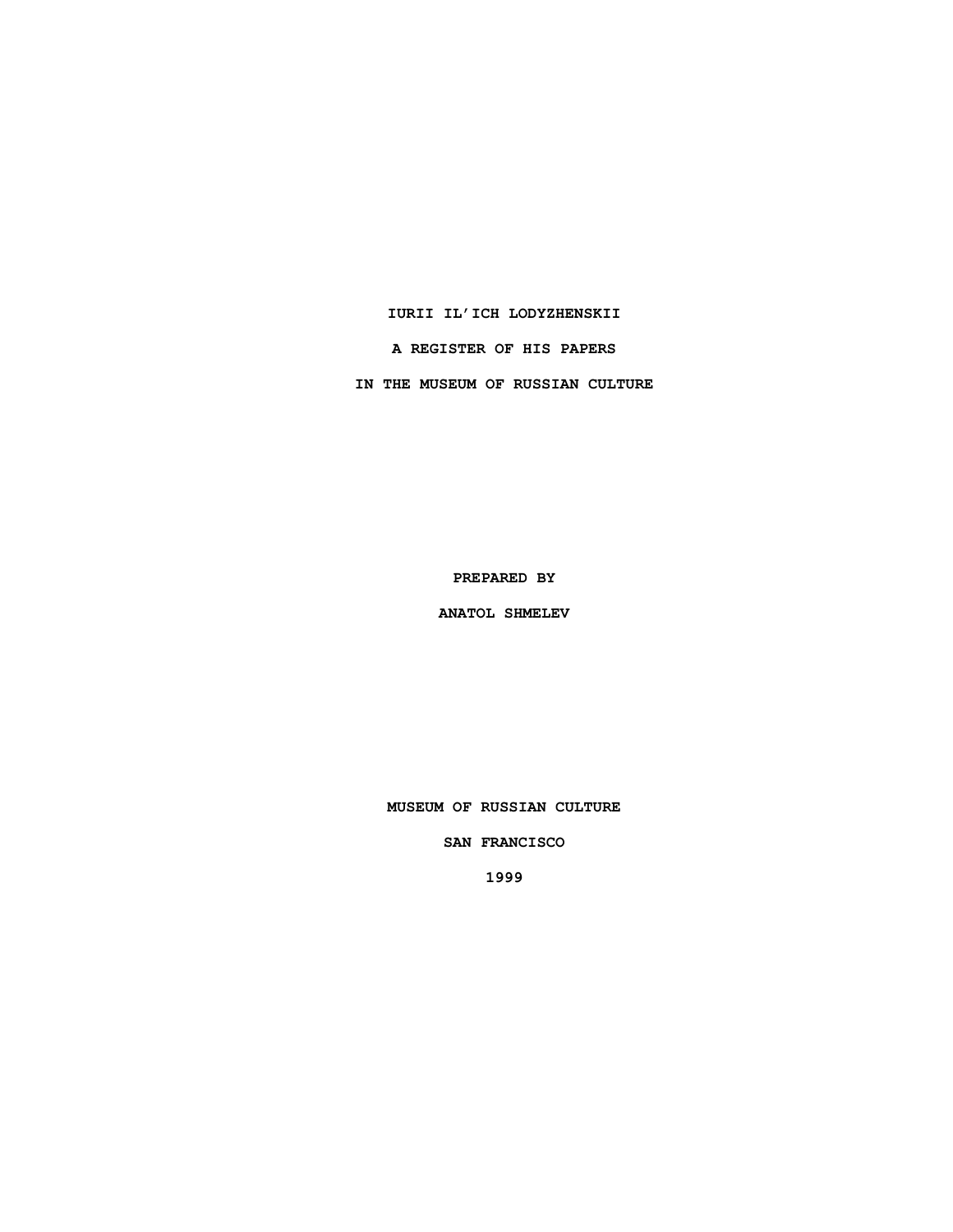# **BIOGRAPHICAL NOTE**

# **IURII IL'ICH LODYZHENSKII**

| 1888      | Born, Zubtsovskii uezd, Tverskaia quberniia, Russia                                                                                                                                                                    |
|-----------|------------------------------------------------------------------------------------------------------------------------------------------------------------------------------------------------------------------------|
| 1912-1914 | Doctor, St. Petersburg Orthopedic Institute                                                                                                                                                                            |
| 1914-1915 | Chief medical officer, Caucasian Cavalry Division                                                                                                                                                                      |
| 1915-1917 | Medical and surgical director of the Red Cross hospital of<br>Grand Duke Michael (Southwestern front)                                                                                                                  |
| 1917-1919 | Medical and surgical director for the Red Cross Hospital<br>in Kiev                                                                                                                                                    |
| 1918-1919 | President of the International Committee to Aid Victims of<br>the Civil War, Kiev                                                                                                                                      |
| 1919-1920 | Member of the Provisional Board of the Russian Red Cross<br>and General Secretary of the Committee to Aid the Victims<br>of the Civil War                                                                              |
| 1920      | Head of a special mission to the International Committee<br>of the Red Cross in Geneva, Switzerland<br>Medical director of the Russian Red Cross hospital<br>attached to the Russian Embassy in Constantinople, Turkey |
| 1920-1923 | Delegate of the Russian Red Cross (old organization) to<br>the International Committee of the Red Cross in Geneva,<br>Switzerland                                                                                      |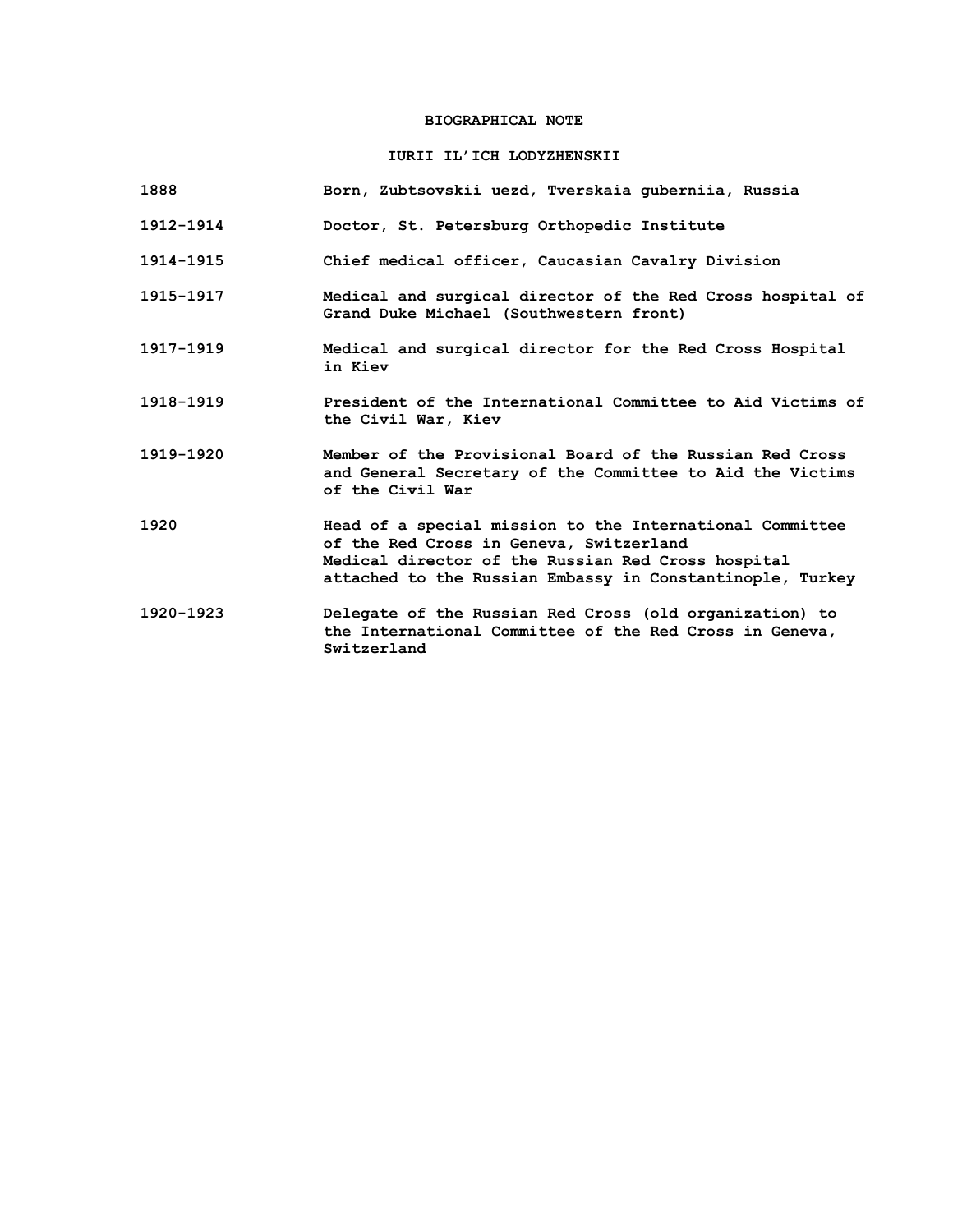### **SCOPE AND CONTENT NOTE**

#### **IURII IL'ICH LODYZHENSKII PAPERS**

**The materials in this collection relate mainly to the activities of the director of the Geneva office of the Russian Red Cross (Rossiiskoe Obshchestvo Krasnogo Kresta), Iurii Il'ich Lodyzhenskii, in the resettlement of Russian refugees and troops of General P. N. Vrangel's Russian army in the Balkans, 1921-1923.**

**Also of interest is the file on the defense of Konradi and Polunin, on trial for the assassination of the Soviet ambassador to Switzerland, V. V. Vorovskii, 1923.**

**Detailed processing and preservation microfilming for these materials were made possible by a generous grant from the National Endowment for the Humanities and by matching funds from the Hoover Institution and Museum of Russian Culture. The grant also provides depositing a microfilm copy in the Hoover Institution Archives. The original materials and copyright to them (with some exceptions) are the property of the Museum of Russian Culture, San Francisco. A transfer table indicating corresponding box and reel numbers is appended to this register.**

**The Hoover Institution assumes all responsibility for notifying users that they must comply with the copyright law of the United States (Title 17 United States Code) and Hoover Rules for the Use and Reproduction of Archival Materials.**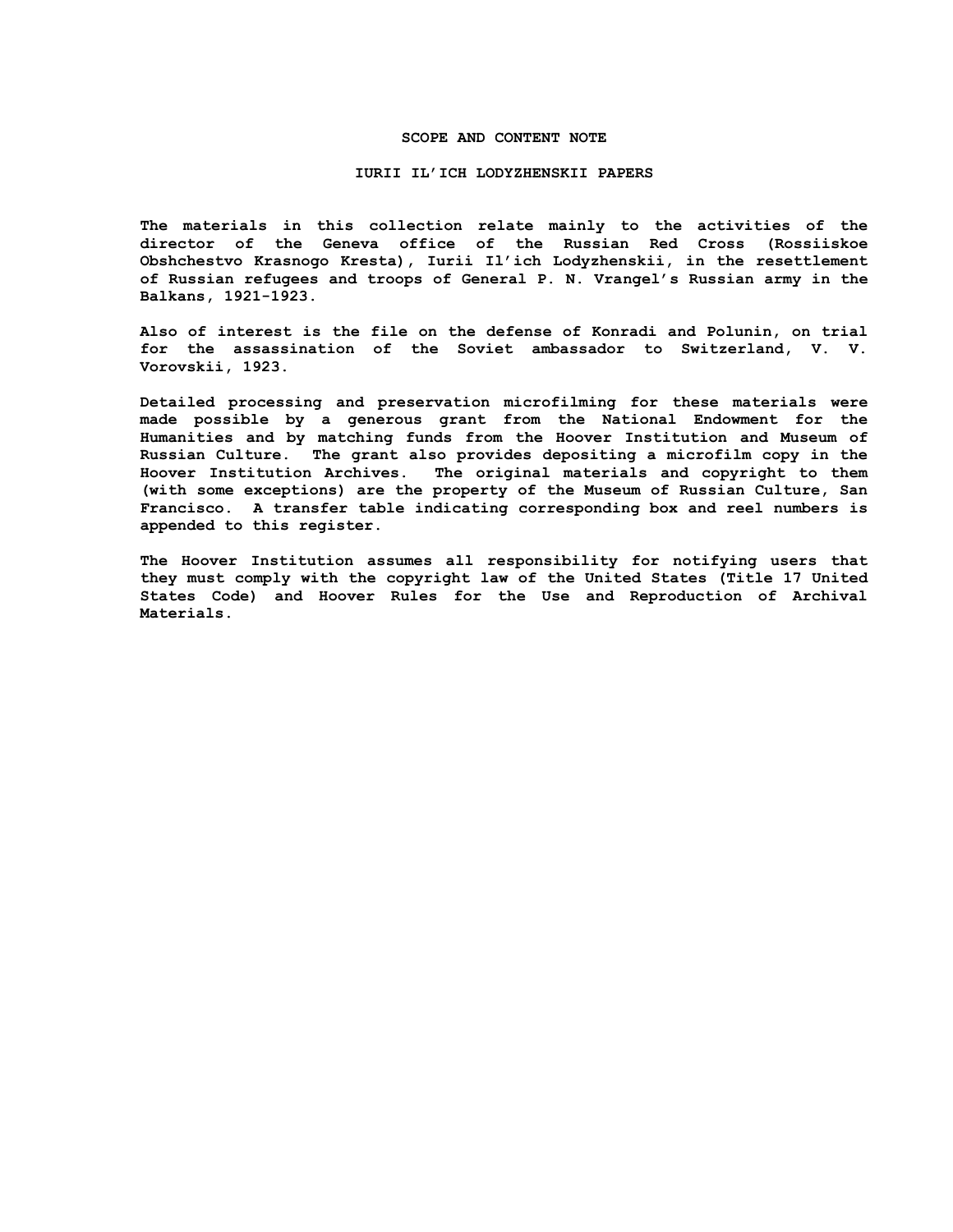## **REGISTER**

# **IURII IL'ICH LODYZHENSKII PAPERS**

## **SERIES DESCRIPTION:**

| Box Nos      | Series                                                                                                                                                                                 |
|--------------|----------------------------------------------------------------------------------------------------------------------------------------------------------------------------------------|
| $\mathbf{1}$ | SPEECH, 1952. One speech on Grand Duke Vladimir<br>Kirillovich                                                                                                                         |
| $\mathbf{1}$ | WRITINGS BY OTHERS, [1925]-1949. Arranged alphabetically<br>by author                                                                                                                  |
| $1 - 3$      | SUBJECT FILE, 1921-[1925]. Materials relating to Russian<br>Red Cross activities abroad and assassination of Soviet<br>diplomat V. V. Vorovskii, arranged alphabetically by<br>subject |
| 3            | PRINTED MATTER, 1922-1939. Includes brochure on famine in<br>Russia (1922), six issues of Rénovation russe (1938-1939),<br>and other materials                                         |